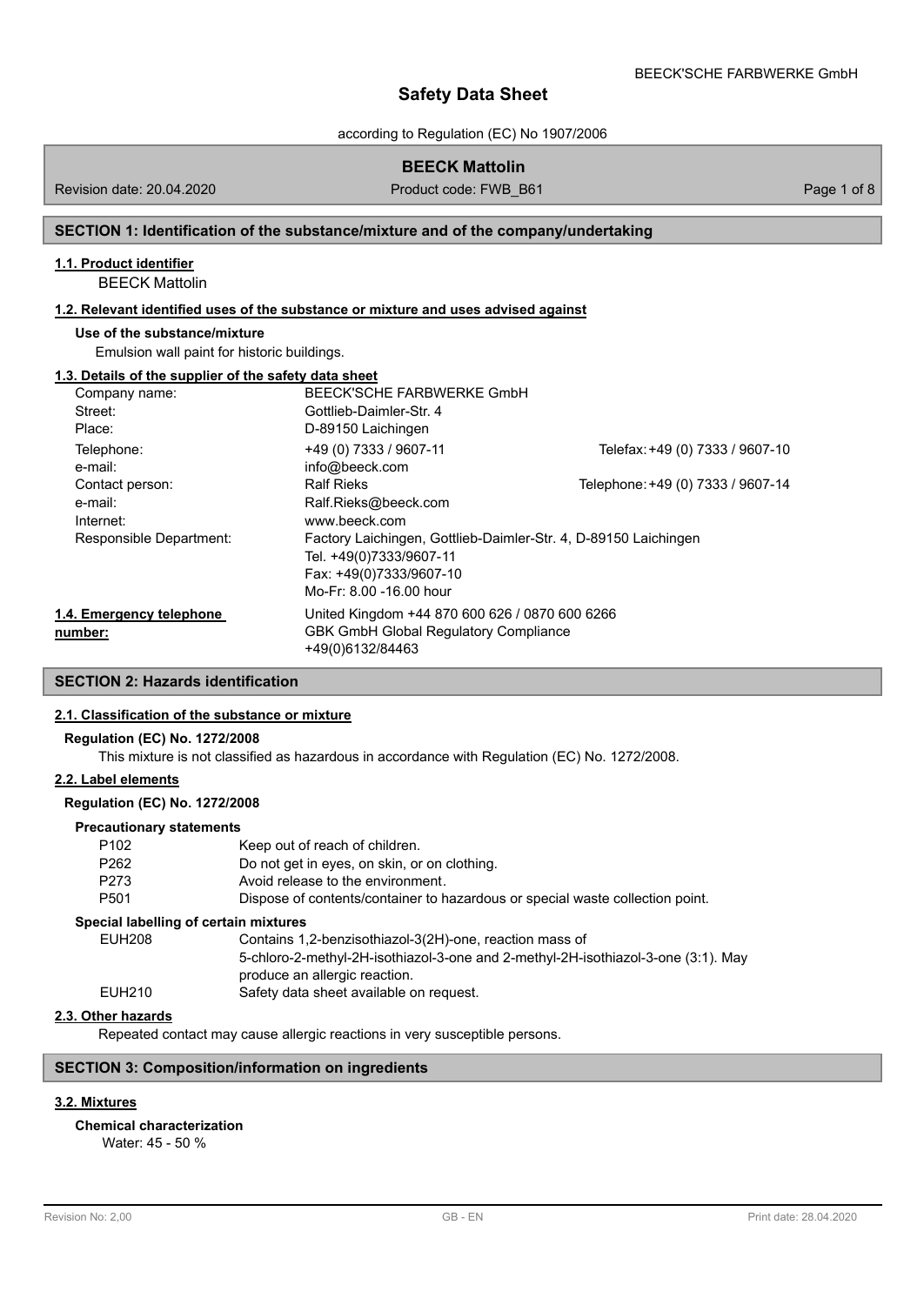according to Regulation (EC) No 1907/2006

# **BEECK Mattolin**

Revision date: 20.04.2020 **Product code: FWB\_B61** Page 2 of 8

### **Hazardous components**

| CAS No     | Chemical name             |          |                 | Quantity     |
|------------|---------------------------|----------|-----------------|--------------|
|            | EC No                     | Index No | <b>REACH No</b> |              |
|            | <b>GHS Classification</b> |          |                 |              |
| 1317-65-3  | Calcium carbonate         |          |                 | $15 - 20%$   |
|            | 207-439-9                 |          |                 |              |
|            |                           |          |                 |              |
| 13463-67-7 | Titanium oxide            |          |                 | $10 - 5.15%$ |
|            | 236-675-5                 |          |                 |              |
|            |                           |          |                 |              |
| 14807-96-6 | Talcum                    |          |                 | $1 - 5%$     |
|            | 238-877-9                 |          |                 |              |
|            |                           |          |                 |              |

Full text of H and EUH statements: see section 16.

## **SECTION 4: First aid measures**

## **4.1. Description of first aid measures**

#### **General information**

Show this safety data sheet to the doctor in attendance. Never give anything by mouth to an unconscious person. Lay the affected person down and keep him still; If unconscious, place the person in the recovery position.

#### **After inhalation**

Move to fresh air. Lay the affected person down, and keep her or him warm and calm. If symptoms persist, call a physician. In case of irregular breathing or respiratory arrest: Oxygen or artificial respiration, if needed.

## **After contact with skin**

Wash contaminated skin areas thoroughly with soap and water. Remove soiled clothing. Do not use solvents or thinners. If skin irritation persists, call a physician.

#### **After contact with eyes**

Rinse with plenty of water immediately, also under the eyelids, for at least 15 minutes. Consult an ophthalmologist.

#### **After ingestion**

Do not induce vomiting without medical advice. In the event of spontaneous nausea and unconsciousness, keep the head back and bring the patient into the recovery position. Immediately give large quantities of water to drink. Lay the affected person down, and keep her or him warm and calm. Consult a physician.

### **4.2. Most important symptoms and effects, both acute and delayed**

nausea, vomiting, May cause eye/skin irritation.

Repeated or prolonged skin contact may cause skin irritation and/or dermatitis and sensitisation of susceptible persons.

### **4.3. Indication of any immediate medical attention and special treatment needed**

Symptomatic treatment (decontamination and vital functions).

## **SECTION 5: Firefighting measures**

## **5.1. Extinguishing media**

## **Suitable extinguishing media**

The product itself does not burn. Use extinguishing measures that are appropriate to the environment.

#### **Unsuitable extinguishing media**

Do not use a solid water stream as it may scatter and spread fire.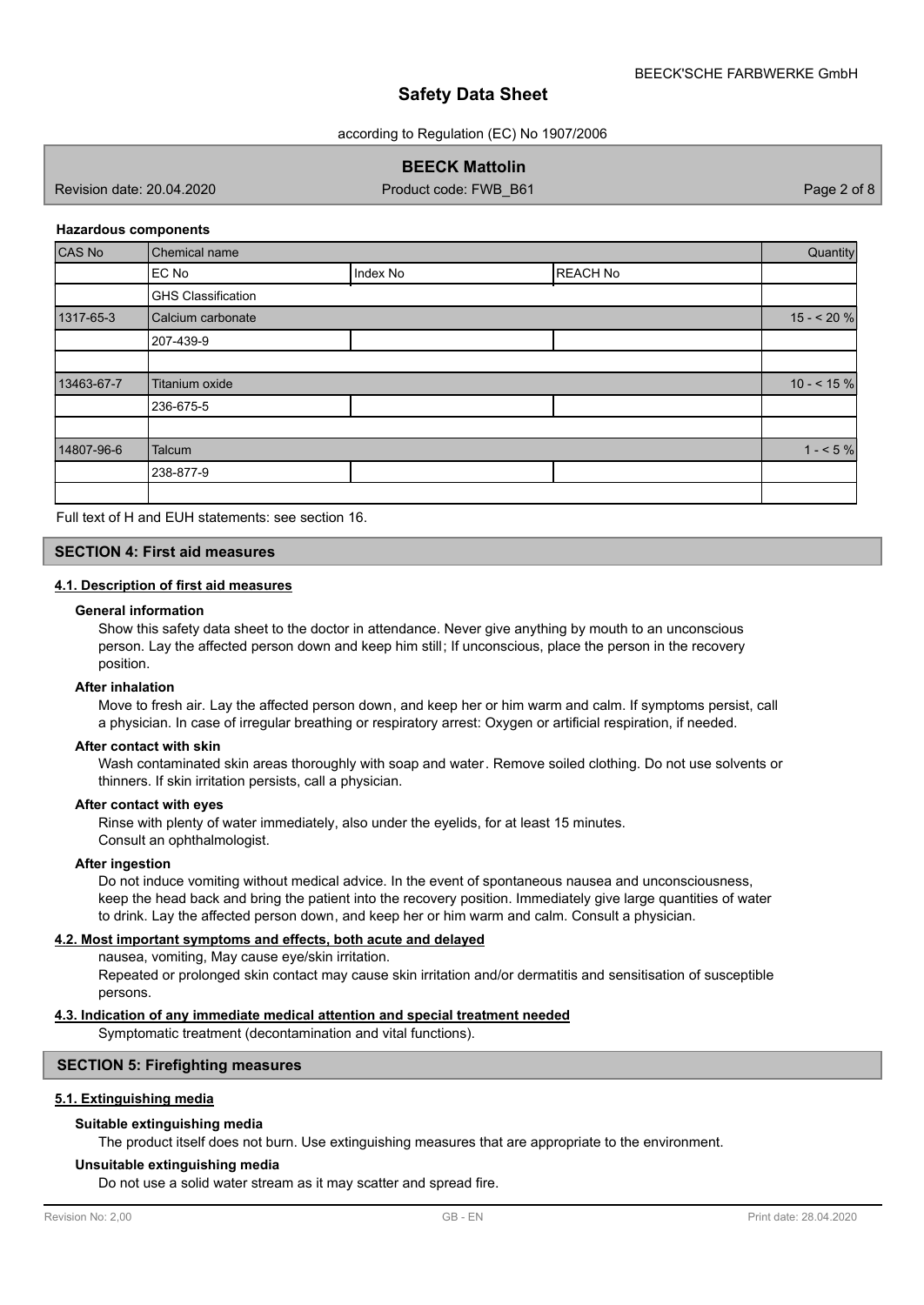according to Regulation (EC) No 1907/2006

## **BEECK Mattolin**

Revision date: 20.04.2020 **Product code: FWB\_B61** Product code: FWB\_B61 Page 3 of 8

### **5.2. Special hazards arising from the substance or mixture**

The release of the following substances is possible in a fire: carbon dioxide (CO2), carbon monoxide (CO), smoke, nitrogen oxides (NOx).

The inhalation of hazardous decomposition products may cause serious health damage.

# **5.3. Advice for firefighters**

Wear self-contained breathing apparatus for fire fighting, if necessary.

## **Additional information**

Prevent extinguishing water used by the fire department, or any other forms of the diluted product, from ending up in surface water or drinking water reservoirs. Prevent product from entering drains.

## **SECTION 6: Accidental release measures**

#### **6.1. Personal precautions, protective equipment and emergency procedures**

Evacuate personnel to a safe area. Provide good ventilation. Do not breathe in vapours and mist. Use personal protective equipment.

Slipping hazard due to leakage. Avoid bringing product in contact with the skin.

### **6.2. Environmental precautions**

May not end up in waste water or open waters. Entry into rivers or surface water is to be prevented by the erection of barriers made of sand or earth or by other suitable barriers. Contact the responsible authority immediately if the product ends up in the soil, a body of water, or the sewer system.

## **6.3. Methods and material for containment and cleaning up**

Soak up with inert absorbent material (e.g. sand, silica gel, acid binder, universal binder). Dispose of as described in section 13. After cleaning, flush away traces with water.

# **6.4. Reference to other sections**

See section 7, 8, 13

## **SECTION 7: Handling and storage**

### **7.1. Precautions for safe handling**

#### **Advice on safe handling**

Provide sufficient air exchange and/or exhaust in work rooms. Containers keep tightly closed. Avoid contact with skin and eyes.

The further treatment / removal of coatings by grinding, burning, etc. may create hazardous dust and/or vapour. Do not breathe vapours/dust.

When using, do not eat, drink, or smoke.

Suitable protective equipment: See section 8.

#### **Advice on protection against fire and explosion**

The product is not flammable.

The product is not explosive.

### **Further information on handling**

Comply with the health and safety at work laws. Handle, store and transport in compliance with local regulations and in labelled containers that are suitable for this product.

### **7.2. Conditions for safe storage, including any incompatibilities**

#### **Requirements for storage rooms and vessels**

Store in compliance with the local regulations. Store sealed in the original container. Keep in a dry, cool place. Protect from freezing.

#### **Hints on joint storage**

Do not store near acids.

#### **Further information on storage conditions**

Smoking in the storage rooms is forbidden. Entry by unauthorized individuals is forbidden.

Keep at temperatures between 5°C and 25°C.

Already opened containers should be closed thoroughly and should be stored upright in order to prevent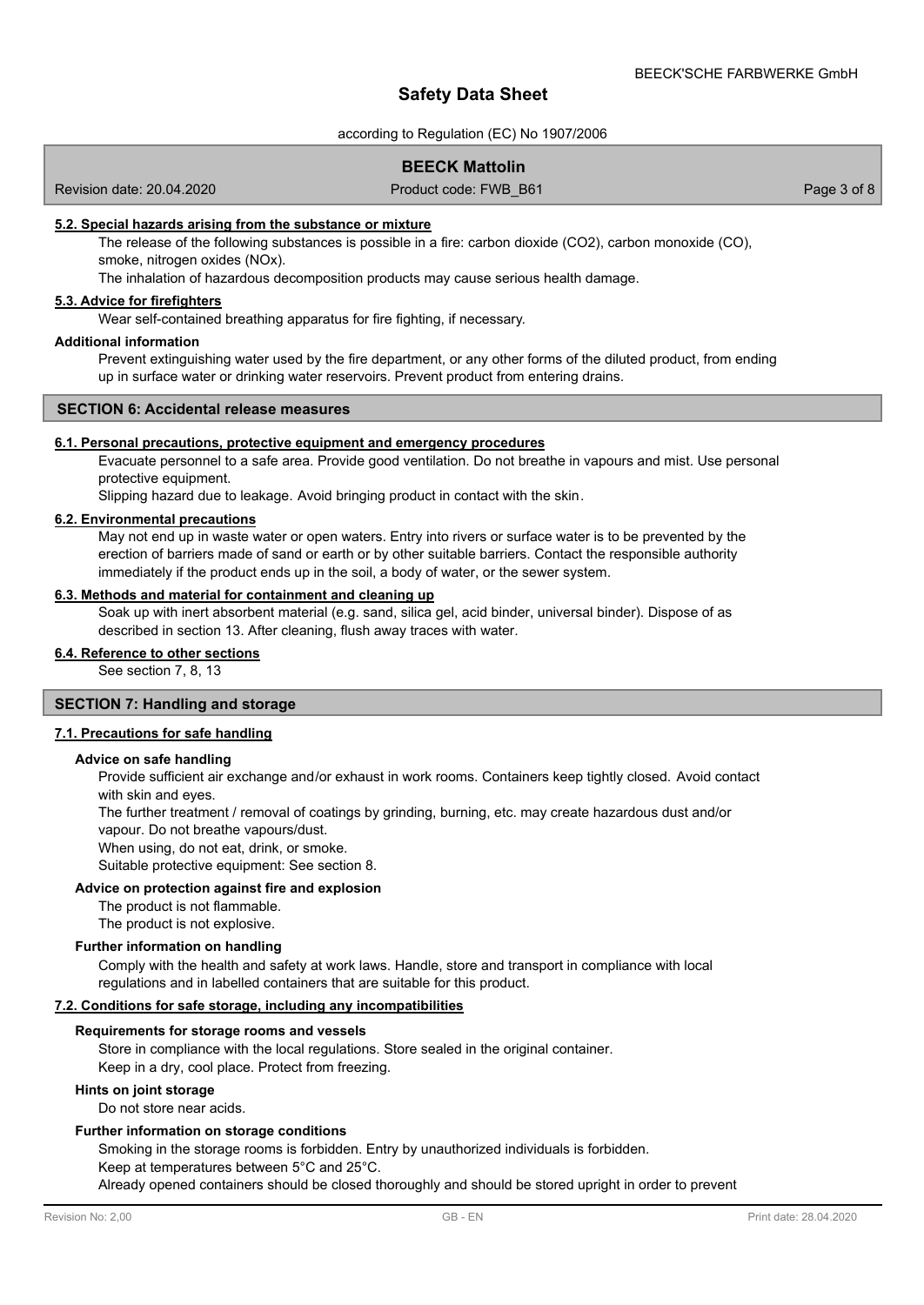according to Regulation (EC) No 1907/2006

## **BEECK Mattolin**

Revision date: 20.04.2020 **Product code: FWB\_B61** Page 4 of 8

leakage.

# **7.3. Specific end use(s)**

No data available.

## **SECTION 8: Exposure controls/personal protection**

#### **8.1. Control parameters**

## **Exposure limits (EH40)**

| CAS No     | Substance                     | ppm | mq/m <sup>3</sup> | fibres/mll | Category  | Origin     |
|------------|-------------------------------|-----|-------------------|------------|-----------|------------|
| 1317-65-3  | Calcium carbonate, respirable |     |                   |            | TWA (8 h) | WEL        |
| 14807-96-6 | Talc respirable dust          |     |                   |            | TWA (8 h) | <b>WEL</b> |
| 13463-67-7 | Titanium dioxide, respirable  |     |                   |            | TWA (8 h) | WEL        |

### **8.2. Exposure controls**

### **Appropriate engineering controls**

Ensure adequate ventilation, especially in confined areas. This can be achieved by local or space exhaust. If this is not sufficient, in order to hold the solvent vapour concentration lower than the occupational exposure limit an approved respiratory protection apparatus must be worn.

#### **Protective and hygiene measures**

Avoid contact with skin and eyes. Do not breathe in vapours or spray mist. Remove and wash contaminated clothing before re-use. Do not eat, drink, smoke or take snuff at work. Wash hands before breaks and immediately after handling the product. Keep away from food, drink and animal food stuffs.

#### **Eye/face protection**

Safety glasses at risk of splashing. Safety glasses with side-shields.

### **Hand protection**

Protective gloves

The manufacturer recommends the following glove materials: PVC- or rubber gloves.

Safety gloves should be selected for the actual conditions of use and in accordance with the instructions for use provided by the manufacturer.

Preventive skin protection: skin protection cream.

## **Skin protection**

Standard work clothing

#### **Respiratory protection**

When workers are facing concentrations above the exposure limit, they must use appropriate certified respirators. In order to avoid inhalation of spray-mist and sanding dust, all spraying and sanding must be done wearing adequate respirator.

## **Environmental exposure controls**

Do not flush into surface water or sanitary sewer system.

### **SECTION 9: Physical and chemical properties**

# **9.1. Information on basic physical and chemical properties**

| Physical state: | liauid         |
|-----------------|----------------|
| Colour:         | white / tinted |
| Odour:          | mild           |

pH-Value (at 20 °C): 9-10

## **Changes in the physical state**

Melting point: not applicable that the matrix of the matrix  $\sim$  not applicable

**Test method**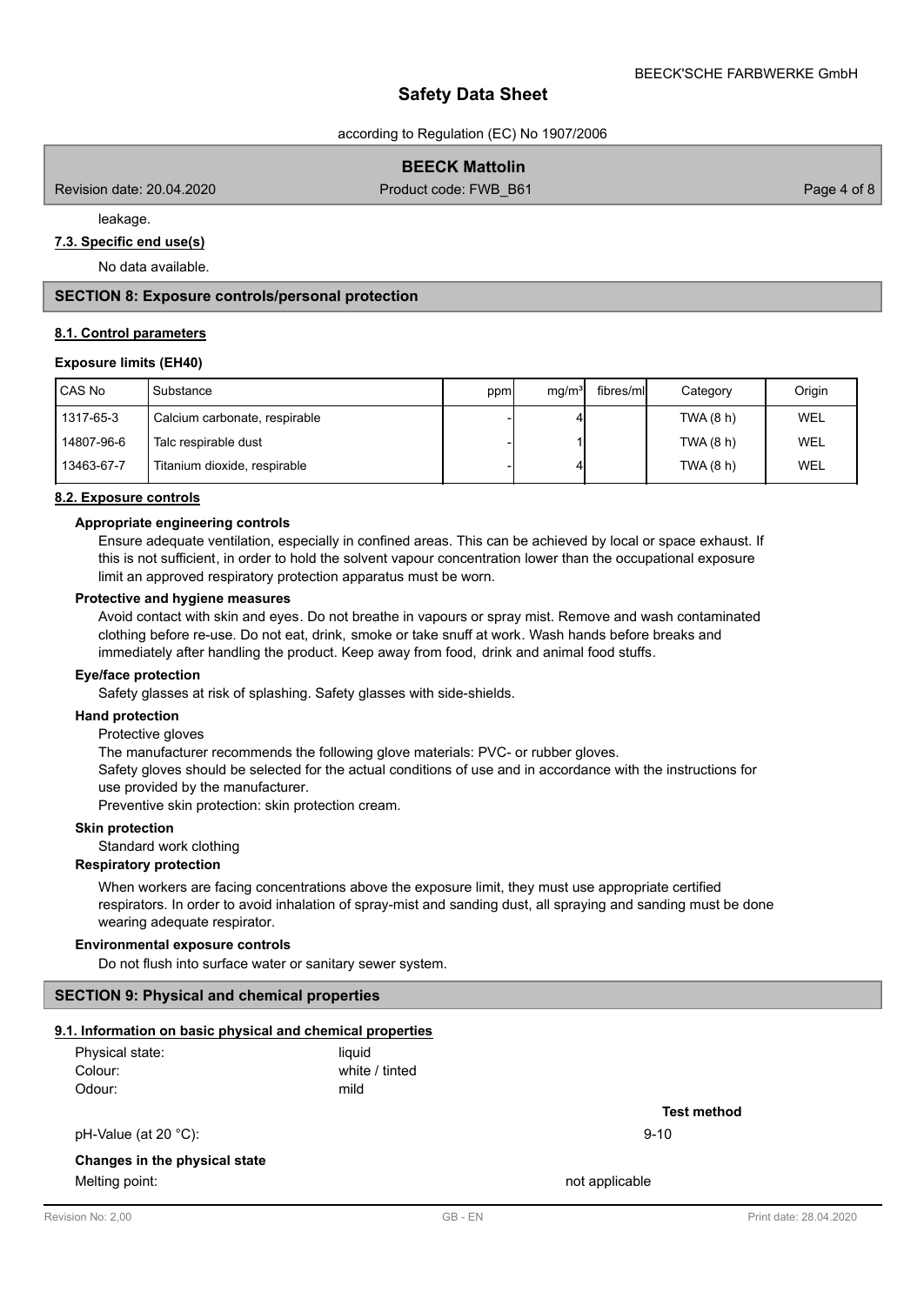according to Regulation (EC) No 1907/2006

# **BEECK Mattolin** Revision date: 20.04.2020 **Product code: FWB\_B61** Page 5 of 8 Flash point: **not applicable DIN 51755** Lower explosion limits: Upper explosion limits: The product is not flammable. **Oxidizing properties** Density (at 20 °C): Viscosity / dynamic:  $1.40$  g/cm<sup>3</sup> 5500 mPa·s ISO 2555 **9.2. Other information** No data available. **SECTION 10: Stability and reactivity**

# **10.1. Reactivity**

No data available.

## **10.2. Chemical stability**

Stable under proper storage and handling. See section 7.

## **10.3. Possibility of hazardous reactions**

No dangerous reactions occur under normal storage conditions and in normal use. Does not polymerize.

### **10.4. Conditions to avoid**

None under normal use.

## **10.5. Incompatible materials**

Keep away from oxidising agents, strongly alkaline and strongly acidic materials in order to avoid exothermic reactions.

## **10.6. Hazardous decomposition products**

No decomposition if stored and applied as directed.

# **SECTION 11: Toxicological information**

# **11.1. Information on toxicological effects**

### **Toxicocinetics, metabolism and distribution**

No data is available on the product itself.

### **Acute toxicity**

No data is available on the product itself.

| CAS No     | <b>Chemical name</b>     |               |             |         |                     |        |  |
|------------|--------------------------|---------------|-------------|---------|---------------------|--------|--|
|            | Exposure route           | <b>IDose</b>  |             | Species | Source              | Method |  |
| 1317-65-3  | Calcium carbonate        |               |             |         |                     |        |  |
|            | oral                     | LD50<br>mg/kg | > 5000      | rat     |                     |        |  |
| 13463-67-7 | Titanium oxide           |               |             |         |                     |        |  |
|            | oral                     | LD50<br>mg/kg | >5000       | rat     | OECD <sub>425</sub> |        |  |
|            | dermal                   | LD50<br>mg/kg | >5000       | rabbit  |                     |        |  |
|            | inhalation (4 h) aerosol | LC50          | $>6.8$ mg/l | Irat    |                     |        |  |

## **Irritation and corrosivity**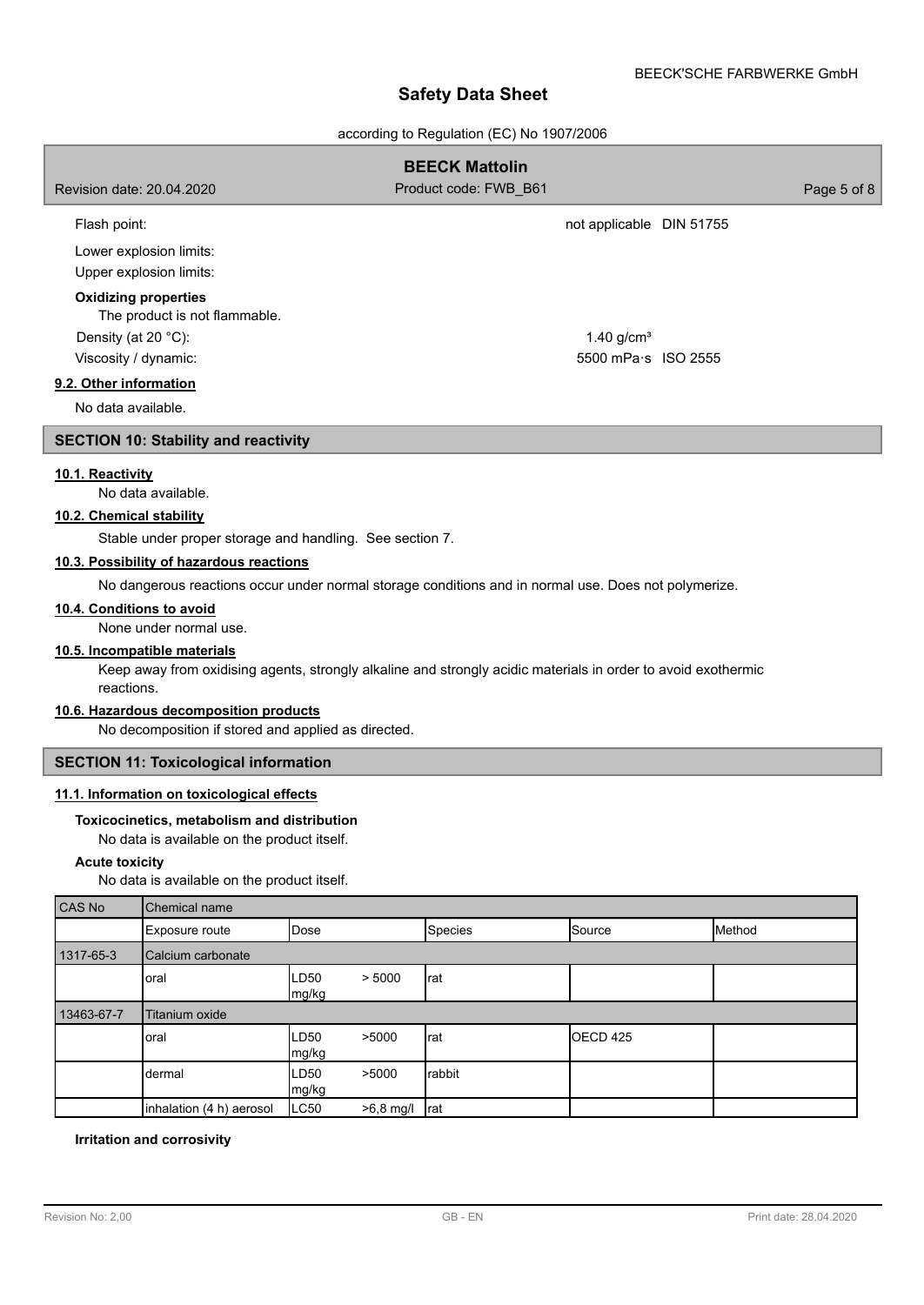according to Regulation (EC) No 1907/2006

# **BEECK Mattolin**

Revision date: 20.04.2020 Product code: FWB\_B61 Page 6 of 8

May cause eye/skin irritation.

Repeated or prolonged contact with the preparation may cause removal of natural fat from the skin resulting in non-allergic contact dermatitis and absorption through the skin.

## **Sensitising effects**

Repeated contact may cause allergic reactions in very susceptible persons.

## **SECTION 12: Ecological information**

# **12.1. Toxicity**

No data is available on the product itself.

| <b>CAS No</b> | Chemical name            |                           |           |                                                |                     |        |
|---------------|--------------------------|---------------------------|-----------|------------------------------------------------|---------------------|--------|
|               | Aquatic toxicity         | Dose                      |           | [h]   [d] Species                              | Source              | Method |
| 1317-65-3     | Calcium carbonate        |                           |           |                                                |                     |        |
|               | Acute fish toxicity      | LC50<br>mg/l              | >10000    | 96 h Rainbow trout<br>(Oncorhynchus<br>mykiss) |                     |        |
|               | Acute algae toxicity     | ErC <sub>50</sub><br>mg/l | >200      | 72 hIDesmodesmus<br>subspicatus                |                     |        |
|               | Acute crustacea toxicity | <b>EC50</b><br>mg/l       | >1000     | 48 h Daphnia magna                             |                     |        |
| 13463-67-7    | <b>Titanium oxide</b>    |                           |           |                                                |                     |        |
|               | Acute fish toxicity      | <b>LC50</b><br>mg/l       | >1000     | 96 h Pimephales promelas                       |                     |        |
|               | Acute algae toxicity     | ErC <sub>50</sub>         | $16$ mg/l | <b>I</b> Pseudokirchneriella<br>subcapitata    |                     |        |
|               | Acute crustacea toxicity | <b>EC50</b><br>mg/l       | >100      | 48 h Daphnia magna                             | OECD <sub>202</sub> |        |

# **12.2. Persistence and degradability**

No data available.

## **12.3. Bioaccumulative potential**

No data available.

## **12.4. Mobility in soil**

No data available.

### **12.5. Results of PBT and vPvB assessment**

No data available.

# **12.6. Other adverse effects**

No data available.

### **Further information**

Even biologically degradable natural substances may pollute water. May not end up in waste water or open waters.

### **SECTION 13: Disposal considerations**

# **13.1. Waste treatment methods**

# **Disposal recommendations**

Disposal in accordance with the official regulations.

Do not flush into surface water or sanitary sewer system. Offer surplus and non-recyclable solutions to a licensed disposal company.

## **List of Wastes Code - residues/unused products**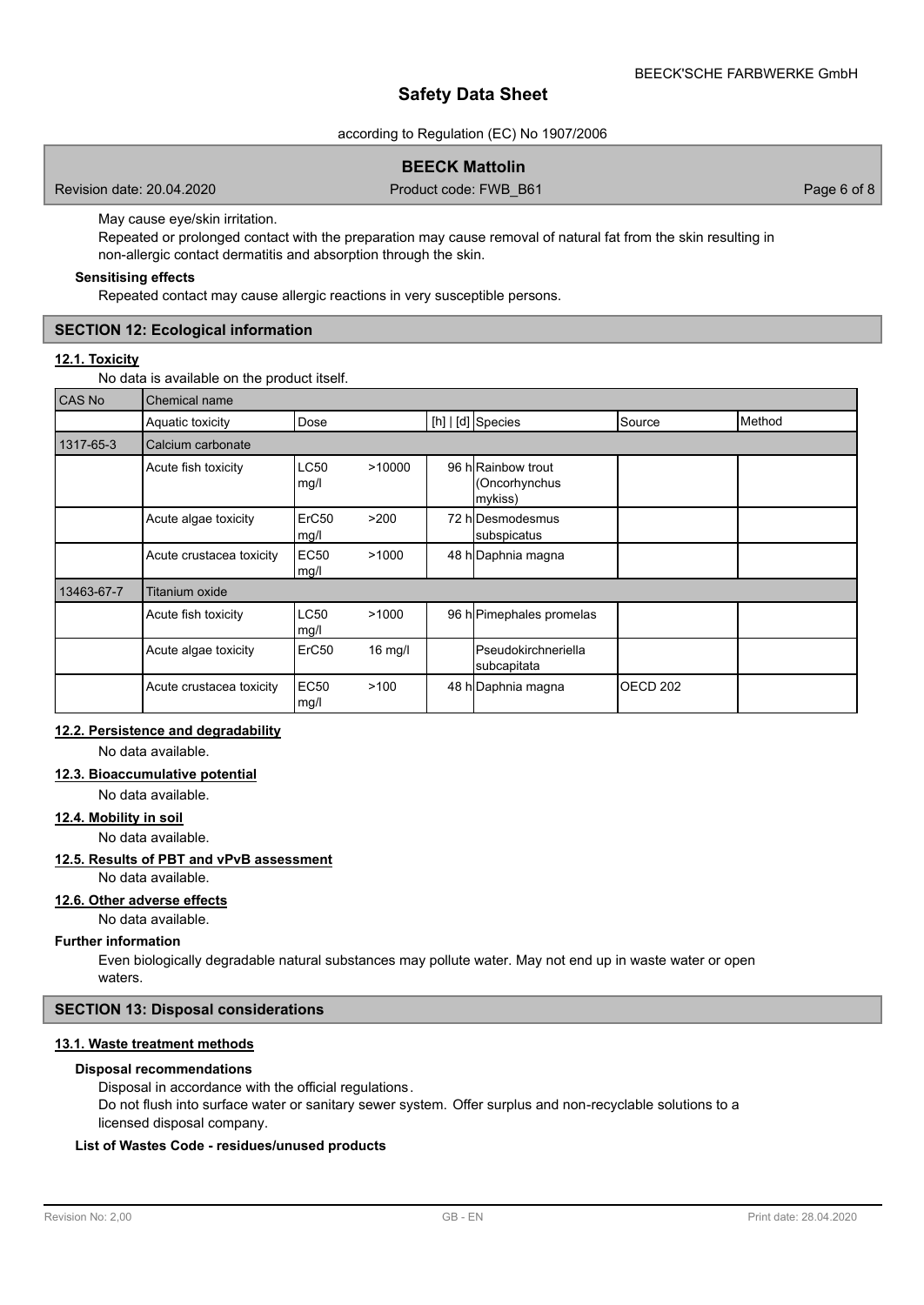# according to Regulation (EC) No 1907/2006

|                                                                                                                                                                                                                                                                                                                                         |                                                                                                                                                   | <b>BEECK Mattolin</b>                                                                                                                                                                                                                         |             |  |  |
|-----------------------------------------------------------------------------------------------------------------------------------------------------------------------------------------------------------------------------------------------------------------------------------------------------------------------------------------|---------------------------------------------------------------------------------------------------------------------------------------------------|-----------------------------------------------------------------------------------------------------------------------------------------------------------------------------------------------------------------------------------------------|-------------|--|--|
| Revision date: 20.04.2020                                                                                                                                                                                                                                                                                                               |                                                                                                                                                   | Product code: FWB B61                                                                                                                                                                                                                         | Page 7 of 8 |  |  |
| 080112                                                                                                                                                                                                                                                                                                                                  | other than those mentioned in 08 01 11                                                                                                            | WASTES FROM THE MANUFACTURE, FORMULATION, SUPPLY AND USE (MFSU) OF<br>COATINGS (PAINTS, VARNISHES AND VITREOUS ENAMELS), ADHESIVES, SEALANTS AND<br>PRINTING INKS; wastes from MFSU and removal of paint and varnish; waste paint and varnish |             |  |  |
| List of Wastes Code - used product<br>WASTES FROM THE MANUFACTURE, FORMULATION, SUPPLY AND USE (MFSU) OF<br>080112<br>COATINGS (PAINTS, VARNISHES AND VITREOUS ENAMELS), ADHESIVES, SEALANTS AND<br>PRINTING INKS; wastes from MFSU and removal of paint and varnish; waste paint and varnish<br>other than those mentioned in 08 01 11 |                                                                                                                                                   |                                                                                                                                                                                                                                               |             |  |  |
| List of Wastes Code - contaminated packaging<br>150102<br>WASTE PACKAGING; ABSORBENTS, WIPING CLOTHS, FILTER MATERIALS AND<br>PROTECTIVE CLOTHING NOT OTHERWISE SPECIFIED; packaging (including separately<br>collected municipal packaging waste); plastic packaging                                                                   |                                                                                                                                                   |                                                                                                                                                                                                                                               |             |  |  |
| <b>Contaminated packaging</b>                                                                                                                                                                                                                                                                                                           | Suitable cleaning agents: Water resptv. soapy water.                                                                                              | Packaging can be sent for recycling after being emptied and cleaned. If recycling is not practicable, dispose of<br>in compliance with the official regulations and the Environmental Protection (Duty of Care) Regulations 1991.             |             |  |  |
|                                                                                                                                                                                                                                                                                                                                         | <b>SECTION 14: Transport information</b>                                                                                                          |                                                                                                                                                                                                                                               |             |  |  |
| Land transport (ADR/RID)                                                                                                                                                                                                                                                                                                                |                                                                                                                                                   |                                                                                                                                                                                                                                               |             |  |  |
| 14.1. UN number:                                                                                                                                                                                                                                                                                                                        |                                                                                                                                                   | not regulated                                                                                                                                                                                                                                 |             |  |  |
|                                                                                                                                                                                                                                                                                                                                         | 14.2. UN proper shipping name:                                                                                                                    | not regulated                                                                                                                                                                                                                                 |             |  |  |
|                                                                                                                                                                                                                                                                                                                                         | 14.3. Transport hazard class(es):                                                                                                                 | not regulated                                                                                                                                                                                                                                 |             |  |  |
| 14.4. Packing group:                                                                                                                                                                                                                                                                                                                    |                                                                                                                                                   | not regulated                                                                                                                                                                                                                                 |             |  |  |
|                                                                                                                                                                                                                                                                                                                                         | Other applicable information (land transport)<br>Not classified as dangerous regarding transport regulations.<br>Inland waterways transport (ADN) |                                                                                                                                                                                                                                               |             |  |  |
|                                                                                                                                                                                                                                                                                                                                         |                                                                                                                                                   |                                                                                                                                                                                                                                               |             |  |  |
| 14.1. UN number:                                                                                                                                                                                                                                                                                                                        |                                                                                                                                                   | not regulated<br>not regulated                                                                                                                                                                                                                |             |  |  |
|                                                                                                                                                                                                                                                                                                                                         | 14.2. UN proper shipping name:<br>14.3. Transport hazard class(es):                                                                               | not regulated                                                                                                                                                                                                                                 |             |  |  |
| 14.4. Packing group:                                                                                                                                                                                                                                                                                                                    |                                                                                                                                                   | not regulated                                                                                                                                                                                                                                 |             |  |  |
|                                                                                                                                                                                                                                                                                                                                         | Other applicable information (inland waterways transport)<br>Not classified as dangerous regarding transport regulations.                         |                                                                                                                                                                                                                                               |             |  |  |
| <b>Marine transport (IMDG)</b>                                                                                                                                                                                                                                                                                                          |                                                                                                                                                   |                                                                                                                                                                                                                                               |             |  |  |
| 14.1. UN number:                                                                                                                                                                                                                                                                                                                        |                                                                                                                                                   | not restricted                                                                                                                                                                                                                                |             |  |  |
|                                                                                                                                                                                                                                                                                                                                         | 14.2. UN proper shipping name:                                                                                                                    | not restricted                                                                                                                                                                                                                                |             |  |  |
|                                                                                                                                                                                                                                                                                                                                         | 14.3. Transport hazard class(es):                                                                                                                 | not restricted                                                                                                                                                                                                                                |             |  |  |
| 14.4. Packing group:                                                                                                                                                                                                                                                                                                                    |                                                                                                                                                   | n.d.a.                                                                                                                                                                                                                                        |             |  |  |
|                                                                                                                                                                                                                                                                                                                                         | Other applicable information (marine transport)<br>Not classified as dangerous regarding transport regulations.                                   |                                                                                                                                                                                                                                               |             |  |  |
|                                                                                                                                                                                                                                                                                                                                         | Air transport (ICAO-TI/IATA-DGR)                                                                                                                  |                                                                                                                                                                                                                                               |             |  |  |
| 14.1. UN number:                                                                                                                                                                                                                                                                                                                        |                                                                                                                                                   | not restricted                                                                                                                                                                                                                                |             |  |  |
|                                                                                                                                                                                                                                                                                                                                         | 14.2. UN proper shipping name:                                                                                                                    | not restricted                                                                                                                                                                                                                                |             |  |  |
|                                                                                                                                                                                                                                                                                                                                         | 14.3. Transport hazard class(es):                                                                                                                 | not restricted                                                                                                                                                                                                                                |             |  |  |